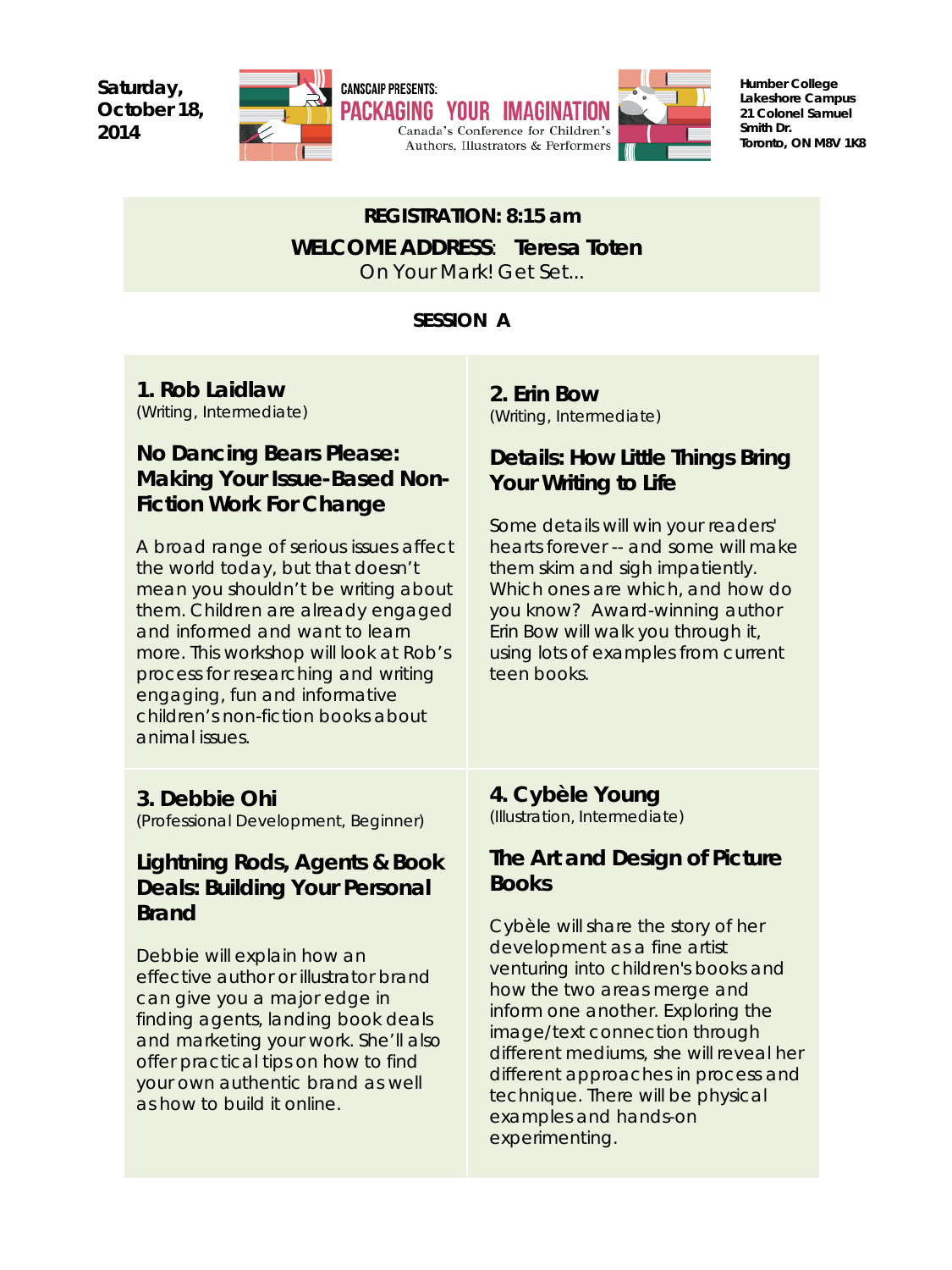**Saturday, October 18, 2014**



**Humber College Lakeshore Campus 21 Colonel Samuel Smith Dr. Toronto, ON M8V 1K8**

#### *SESSION B*

**5. Lesley Livingston** (Writing, Advanced)

### **'Arc' is a Four-Letter Word: Plot Structure for the Architecturally Challenged**

No diagrams, charts or spreadsheets. Approach your plot structure organically instead of mechanically. This workshop will explore techniques and methods for building in pacing, "arc" and flow from the inside of the story outward.

#### **6. Paula Wing** (Writing, Intermediate)

### **Standing On Your Head: Adapting Your Work for the Stage**

A hands-on workshop that will give you tools and techniques to adapt your novel or short story into a play or script.

#### **7. Ashley Spires** (Writing, Intermediate)

#### **The Accidental Graphic Novelist**

Picture books and graphic novels are completely different, right? From draft, to storyboard, to final art, follow the surprisingly similar path that both mediums take on their way to becoming a finished book.

#### **8. Matt James**

(Illustration, Intermediate/Advanced)

#### **See What Sticks: Planning A Picture Book**

Some weeks before this workshop, Matt will provide participants with a choice of classic stories to develop into a 32-page picture book, as far as they can. They'll be expected to bring thumbnails of their story, and hopefully a few pages of linears and/or finals to the workshop for critique and discussion.